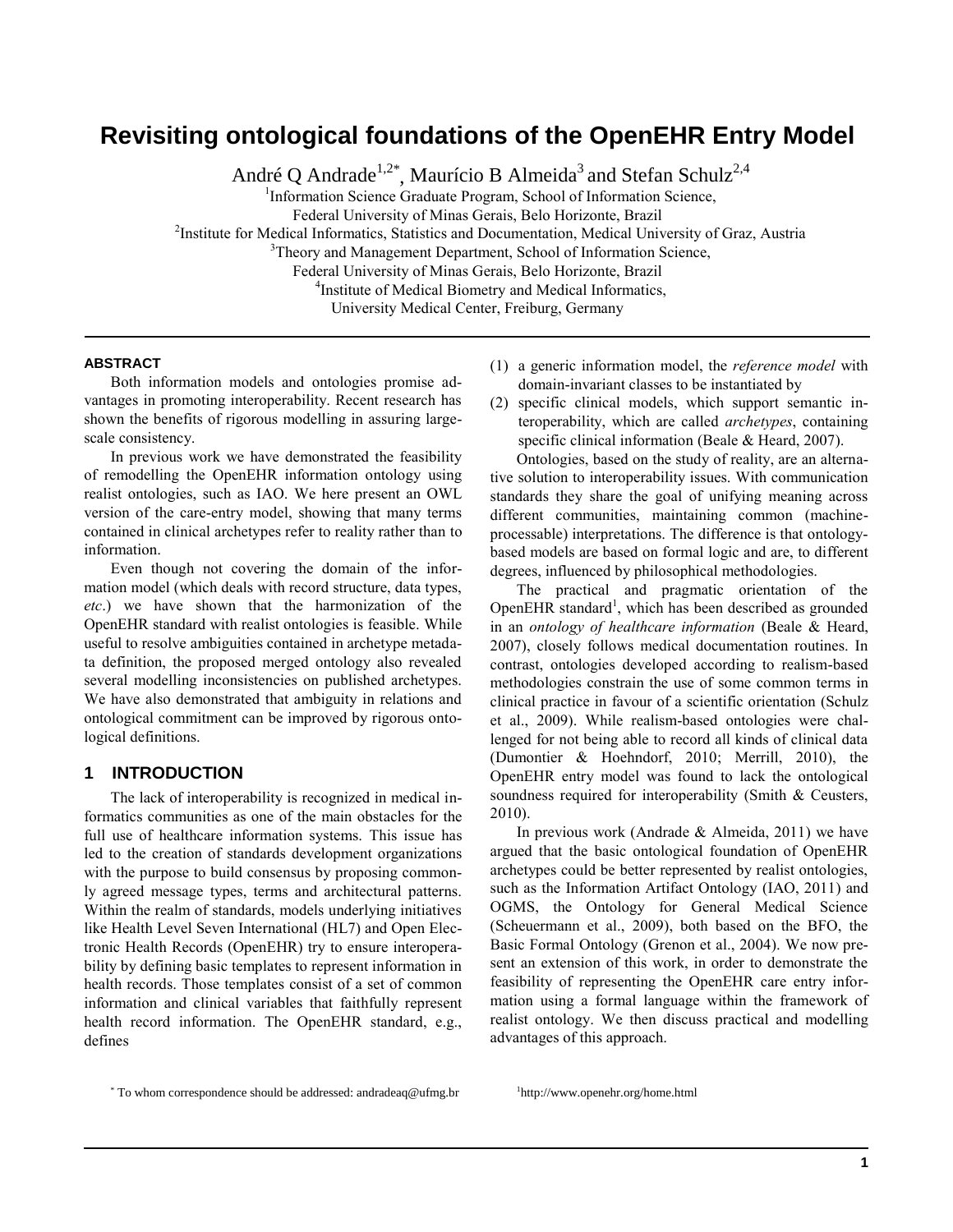This paper is structured as follows: in a brief introduction we describe the OpenEHR two-level modelling approach for clinical data representation; we then compare it with the methodology of ontological realism. Finally, we propose an ontological representation of the entry types, and show practical results obtained and discuss findings.

# **2 INFORMATION MODELS AND ONTOLOGIES**

Required for the development of any information system, modelling is one of the most important aspects of software engineering. However, despite the number of best practices and research developed to this subject, there is not yet an undisputed best way of representing a domain. In a complex domain such as healthcare, it is not surprising that many approaches have been used throughout the years.

The modelling and ontological foundations of OpenEHR are a consequence of several previous efforts to improve the structure and communication capabilities of Electronic Health Records. Probably due to such origins, an important principle of the OpenEHR architecture is the separation between an ontology of reality and an ontology of information (Beale & Heard, 2007). The ontology of information encompasses the information model and the domain content model (including the clinical archetypes). All entities in the ontology of information are information artefacts (terms, documents, images, hypotheses, orders, and so on) and not real clinical entities. The view on information artefacts as immaterial but nevertheless ontologically relevant entities is gradually substituting the view of an ontology-epistemology divide (Bodenreider et al., 2004) which had emerged at a time when realist ontologies were ignoring the existence of information entities.

The ontology of reality represents clinical and (patho-) physiological processes, body parts, chemicals, procedures, etc. As OpenEHR makes no distinction between terminologies, medical classifications and realist ontologies, this category encompasses the International Classifications of Diseases (ICD), Logical Observation Identifiers Names and Codes (LOINC), as well as most parts of SNOMED CT.

The information model is a rather complex and detailed architecture of a generic EHR. It encompasses both definition of records and documents (e.g. classes such as *Folder*, *Composition*, *Section* and *Entry*), and of the basic functions of software systems such as *Data structure*, *Data type*, *Access*, *Version,* etc.). The care entry model "define the semantics of all the 'hard' information in the record" (Beale  $\&$ Heard, 2007), and represents information recorded during a medical encounter. Figure 1 shows a graphical representation of the ontology leading to the care entry model.

Following a quite different principle, realist ontologies are based on the philosophical study of reality. The term "realism" in Philosophy is widely used and controversial (MacLeod, 2005). Taken as a methodology, ontological realism is widely used in biomedicine (Grenon et al., 2004), and its generic tenets are the following: i) there is a real world; ii) the reality in which we live in is part of this world; iii) we are capable of knowing the world and reality, even if in an approximate way (Munn & Smith, 2008).



**Fig. 1.** The OpenEHR Ontology of Recorded Information(Beale & Heard, 2007).

Our goal in this paper is not to analyse the whole standard but only the care entry structure, due to its similarity and overlap with ontologically described entities. For this purposes, the realist approach brings two main advantages. The first is the clear separation between information entities and real entities, which are related by the relation *isAbout* – e.g. the drawing of a horse is about a real horse, or a shadow on a radiological image is about some anatomical structure. That prevents inadvertent incorrect inferences of common language statements, such as "patient blood pressure is an observation, and all observations are created by healthcare professionals, therefore the patient blood pressure is created by healthcare professional". The second advantage concerns the possibility of re-use of several previously developed ontologies adopting the principles of the OBO Foundry (Smith et al., 2007). Those ontologies follow the same upper-level ontology, the Basic Formal Ontology (Grenon et al., 2004). This re-use promotes consensus and orthogonality between ontologies, which increase robustness required for large-scale systems, such as Electronic Health Records.

### **3 ONTOLOGICAL REPRESENTATION**

To demonstrate the compatibility between the OpenEHR model and clinically oriented realist ontologies, we have created an OpenEHR information ontology according to the OGMS guidelines. To properly place each class, we took into consideration the natural language description and basic rationale used to develop the entry types. In such rationale, the history classes ("observation" and "action") represent statements about the past events of the individual subject of record. This includes the description of currently observed characteristics, based on the fact that their appearance necessarily precedes the observation. The "evaluation"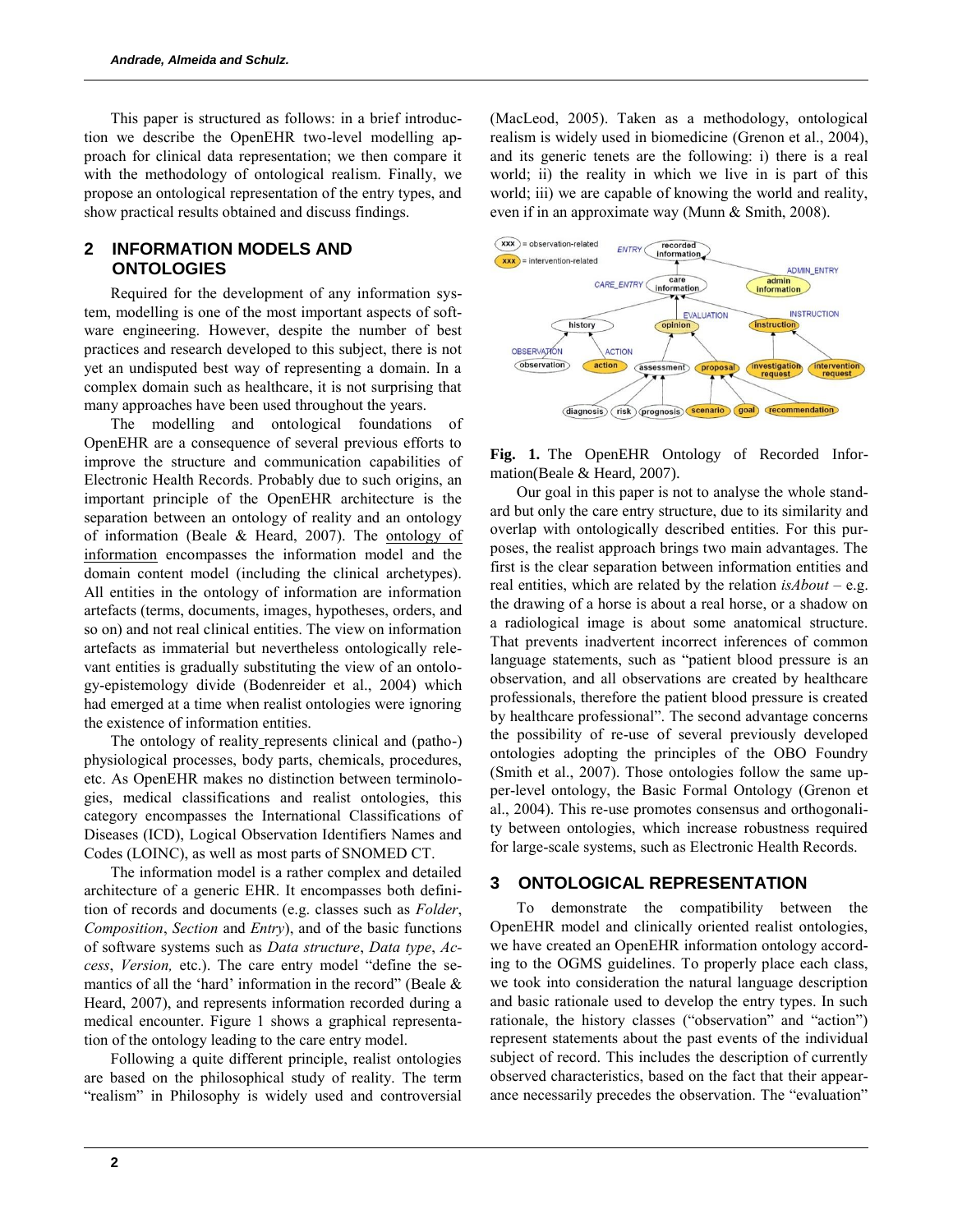classes represent current assessment by the attending health professional, including "diagnosis" and "prognosis", as well as the representation of the imagined future, like "goals" and "scenarios". "Instructions" represent future events that should take place as prescribed by the health professional.

The proposed merged ontology can be seen in figures 2 and 3. While the rationale is quite different, the IAO proved capable of faithfully representing the meaning of each information type. *Observation* is a *Data item* resulting from the medical encounter, being a description of an entity, usually, the patient. By classifying the other classes according to their intended outcome, we merged the *Proposal* classes under *Objective specification* and *Instruction* classes under *Plan specification*. Finally, *Action* was represented as a special type of report, since it necessarily describes a process that has the patient as participant.



**Fig. 2.** The OpenEHR Care Information branch



**Fig. 3.** The OpenEHR entry directive information branch Using this new ontology, we proceeded to analyse one archetype of each main branch (observation, action, evaluation and instruction) contained in the OpenEHR Clinical Knowledge Manager (OpenEHR Foundation, 2010). Our criteria for selection were based on published status and frequency in medical records. The findings are summarized in the next section.

### **3.1 Observation Archetypes**

We analysed the most commonly used example of an observation archetype, *viz.* the *Blood Pressure Archetype*, due to its stability and simplicity. Some examples are shown in Table 1. It was modelled as information about blood pressure, which is understood as the quality of a portion of blood that exerts pressure toward an artery. For didactical purposes, the ontological aspects of blood pressure were simplified (Goldfain et al., 2011; Kumar & Smith, 2003). Likewise, systolic and diastolic blood pressure measurements were easily modelled and their information status allows unambiguous assignment of data values and types. Some challenges arose while modelling reference to the measurement procedures, rather than to the pressure itself (e.g. the representation of the position of the patient while being measured - sitting, upright - and the size of the cuff used for measurement). This required explicit representation of the measurement as a process having the patient as participant. Also, patient positions could be adequately represented as qualities of the patient, who is a participant of the measurement process.

However, several epistemic entities were not successfully modelled, as they are not properly representable in realist ontologies. As an example, consider the metadata "confounding factors", defined as "Comment on and record other incidental factors that may be contributing to the blood pressure measurement. (…), level of anxiety or 'white coat syndrome'; pain or fever; changes in atmospheric pressure etc." Events such as pain and changes in atmospheric pressure have little or nothing in common that could map them to one category in an ontology. E.g. a confounding factor can be a process, a disposition, or a quality. Whether such "non-ontological" classes - characterized as "defined classes" by (Smith et al., 2006) – belong in an ontology at all, is contentious. However they can represented by logical definitions in an OWL model (Schulz et al., 2011).

Finally, some attributes that are specific to medical practice, such as "Diastolic endpoint", have unclear representation in real ontologies. Defined in the Blood Pressure Archetype as a metadata allowing the user to "record which Korotkoff sound<sup>2</sup> is used for determining diastolic pressure using auscultative method", this attribute depends on training and individual interpretation to be defined, and lack ontological status (Andrade & Almeida, 2011). This is clearly shown by the lack of rigor in the distinction between the  $4<sup>th</sup>$  and  $5<sup>th</sup>$  sounds, which refer to perceptive capabilities of the actor, defined as (our emphasis) "phase IV, sounds become **muffled and softer**; and phase V, sounds disappear completely. The fifth phase is thus recorded as the last **audible** sound" (Pickering et al., 2005). However, such attributes can also be represented by logical definitions, and should be subject of further investigation.

<sup>2</sup> Sounds heard during measurement of blood pressure.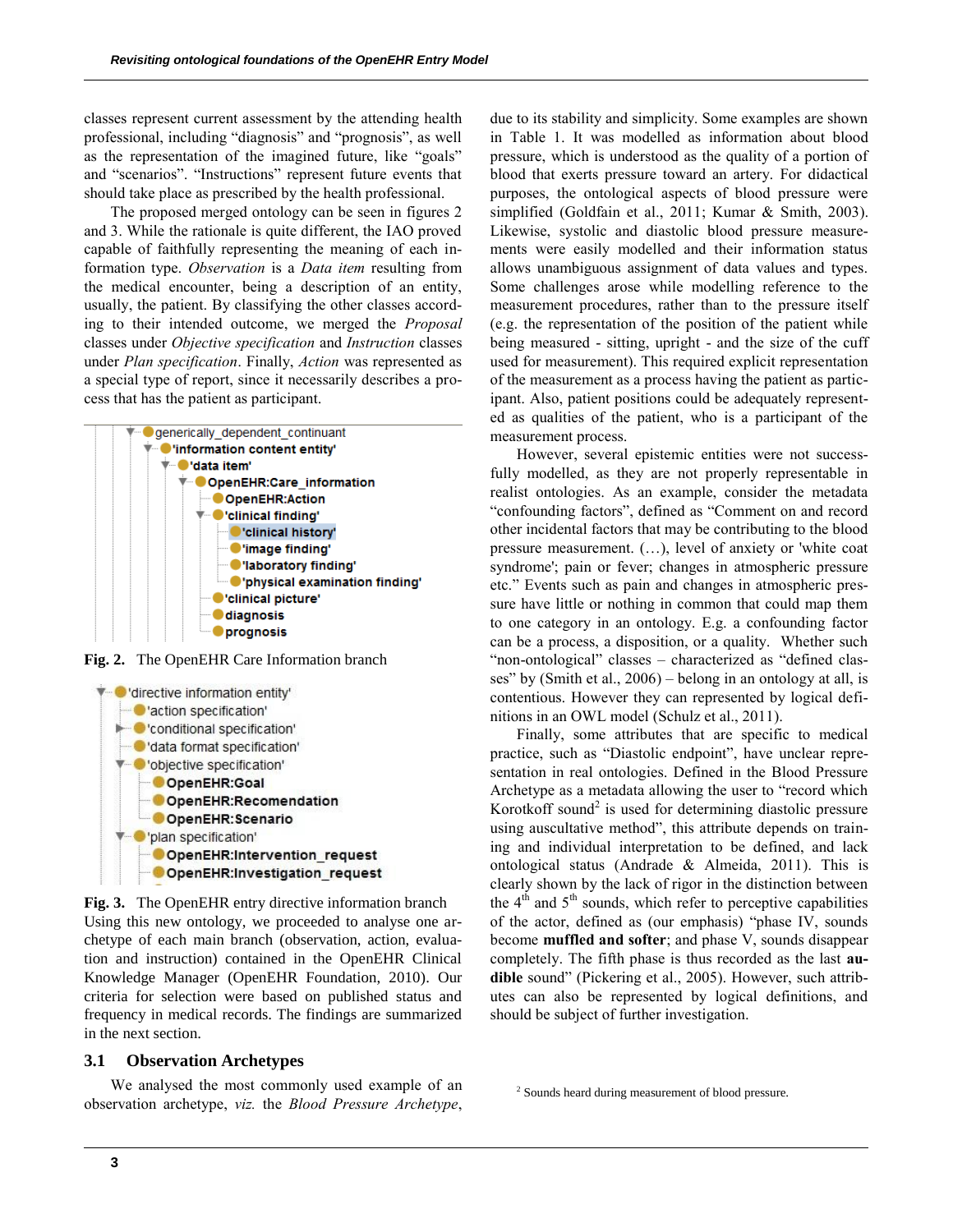| Class name  | openEHR-EHR-                                     |
|-------------|--------------------------------------------------|
|             | OBSERVATION.blood_pressure.v1                    |
| Elucidation | The local measurement of arterial blood pres-    |
|             | sure which is a surrogate for arterial pressure  |
|             | in the systemic circulation. Most commonly,      |
|             | use of the term 'blood pressure' refers to       |
|             | measurement of brachial artery pressure in the   |
|             | upper arm.                                       |
| Axiomati-   | is_aboutsome arterial_blood_pressure             |
| zation      | is_output_of some                                |
|             | blood_pressure_measurement_process               |
|             | has_part some                                    |
|             | blood_pressure_measurement_datum                 |
| Superclass  | 'physical examination finding'                   |
| Class name  | Systolic_blood_pressure_data                     |
| Elucidation | Represents the Systolic attribute, defined as    |
|             | Peak systemic arterial blood pressure - meas-    |
|             | ured in systolic or contraction phase of the     |
|             | heart cycle.                                     |
| Axiomati-   | is_output_of some                                |
| zation      | Systolic_blood_pressure_measuring_process        |
|             | blood_pressure_measurement_datum                 |
| Superclass  |                                                  |
| Class name  | human_position_configuration                     |
| Elucidation | Represents the Position attribute, defined as    |
|             | The position of the subject at the time of       |
|             | measurement.                                     |
| Axiomati-   | is_quality_of some human_being                   |
| zation      |                                                  |
| Superclass  | configuration (subClass of quality)              |
| Class name  | blood_pressure_measurement_process               |
| Elucidation | Represents the actual process of measurement     |
|             | that will result in the blood pressure observa-  |
|             | tion. It is not directly referred in the OpenEHR |
|             | archetype. Extended and modified from the        |
|             | Vital Sign Ontology.                             |
| Axiomati-   |                                                  |
| zation      | has_participant some<br>(human_being             |
|             | and (has_quality some                            |
|             | human_position_configuration)                    |
|             | and (has_quality some sleep_status)              |
|             | and (has_role some patient_role)                 |
|             | and (has_part some artery_wall))                 |

Table 1: Mapping the Blood Pressure Archetype to OWL

Overall, the ontological interpretation of the blood pressure archetype revealed definitions that could only be understood by a domain specialist. It also made clear that the archetype is information about the patient, the examination procedures, the examination artefacts used in the procedure (real entities) and the health professional"s interpretation of the process (information entities). As such, it requires additional modelling of reality, e.g. roles and parts, in order to express the real entities represented in the information artefacts.

# **3.2 Action Archetypes**

We examined the *Medication Action Archetype*, which represents one of the most commonly described healthcare interventions. Its precise reconstruction was not straightforward, as it included states that contradict the existence of a process, e.g.*Cancelled* or *Postponed* states. In other words, a cancelled process is not a kind of process, since the process never actually took place. Therefore, a different treatment is required, as only plans about medication administration processes can be cancelled or postponed, not the processes themselves [\(Raufie et al., 2011;](#page-4-10) [Schulz & Karlsson, 2011\)](#page-4-11).

Furthermore, because this archetype includes medication-specific information, it is not clear what kind of relation between the action and the medication holds. Since this template has information such as *Name of medication* as well as *Reason for ceasing the medication*, an explicit definition of those relations in the archetype is required before further modelling.

# **3.3 Evaluation Archetypes**

For this analysis, we used two archetypes. The first is a publicly published evaluation archetype, the *Clinical Synopsis Archetype*. While extremely simple, this class proved conformant to its information status, being defined as "narrative summary or overview about a patient, specifically from the perspective of a healthcare provider, and with or without associated interpretations." This definition suggests that a class such as OGMS *Clinical Picture* perfectly describes its meaning, though not as an overarching concept to diagnosis or objective specifications.

The second one is an archetype that demonstrates the classification as *Objective specification*, the *Goal Archetype*. It conformed to modelling, requiring specification of the objective intended, along with the time where it is expected and the standard that will evaluate its success. Overall, this class appears to be adequately represented.

# **3.4 Instruction Archetypes**

For this analysis of this archetype category we evaluated the medication order, being one of the most common instructions. It is defined as "an order or instruction created by a clinician which specifies which medication to take, when, for how long etc." It is directly related to the medication action archetype by an item called *Medication activity*  (See section 3.2). This was suitable for ontological representation since it can be shown that both actions and instructions are about processes. While the actions are kinds of processes, the instructions are plans that specify a process type which may be or not instantiated in the future. Not only the ontological representation faithfully describes the enti